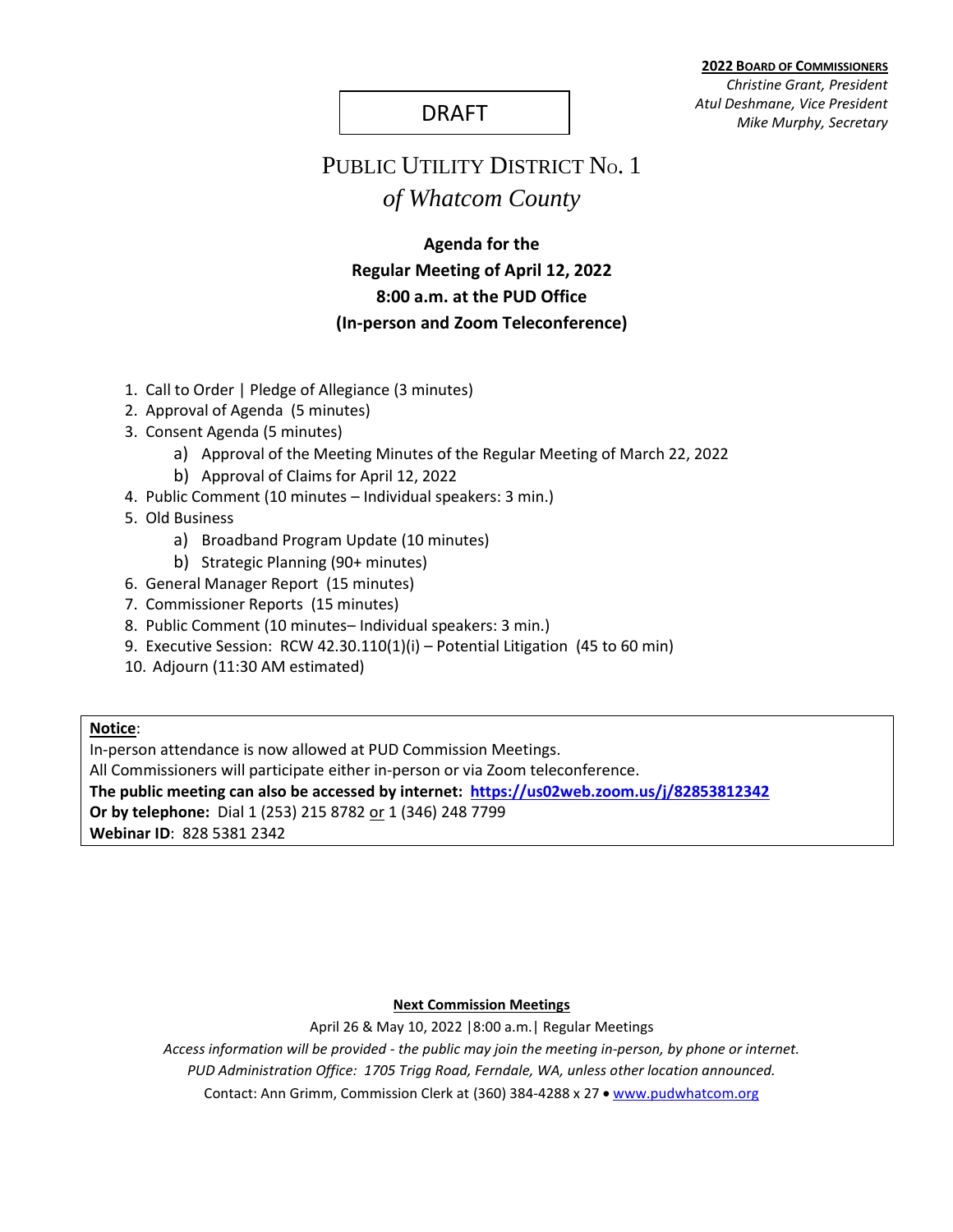# **MINUTES OF THE REGULAR**

## **MEETING OF THE COMMISSION**

## **March 22, 2022**

### **1. Call to Order | Pledge of Allegiance**

The regular meeting of the Board of Commissioners of Public Utility District No. 1 of Whatcom County was called to order at 8:00 a.m. by Commissioner Christine Grant. Said meeting was open to the public and notice thereof had been given as required by law. Those present via Zoom teleconference included Commissioner Mike Murphy, Commissioner Christine Grant, Commissioner Atul Deshmane, and Legal Counsel Jon Sitkin. Staff attending via Zoom teleconference: Chris Heimgartner, General Manager; Steve Jilk, In-House Consultant; Ann Grimm, Executive Assistant; Rebecca Schlotterback, Manager of Contracts and Regulatory Compliance; Annette Smith, Director of Finance; Duane Holden, Director of Utility Operations; Kurt Wank, Project Manager; Paul Siegmund, Manager of Automation and Technology; Aaron Peterson, IT/SCADA Technician; Mike Macomber, IT/SCADA Technician; Andrew Entrikin, Broadband Program Manager; and Traci Irvine, Accountant I.

Public attending via teleconference: Jim Darling, Leeward Strategies Mike Kaufmann, Citizen Dave Olson, Citizen Todd Lagestee, Citizen Lauren Turner, P66 Rick Maricle, Citizen<br>
Carryn Vande Griend, PSE Scott Wallace, Citizen Carryn Vande Griend, PSE

No changes made.

**2. Approval of Agenda** *(Recording Time on Video: 00:01:40)*

**ACTION**: Commissioner Deshmane motioned to APPROVE THE AGENDA OF MARCH 22, 2022. Commissioner Murphy second the motion. Motion passed unanimously.

#### **3. Consent Agenda** *(Recording Time on Video: 00:02:15)*

Grant had two changes to the Meeting Minutes.

- **a.** Approval of Meeting Minutes of the Regular Meeting, March 8, 2022; and
- **b.** Approval of the Claims of March 22, 2022:

| <b>VENDOR NAME</b>                  | <b>AMOUNT</b> |
|-------------------------------------|---------------|
| <b>BIRCH EQUIPMENT COMPANY</b>      | 688.60        |
| BONNEVILLE POWER ADMINISTRATION     | 837,665.00    |
| <b>BRIM TRACTOR COMPANY</b>         | 1.040.42      |
| CESCO NEW CONCEPT CHEMICAL PRODUCTS | 117.81        |
| CHMELIK SITKIN & DAVIS              | 7,822.50      |
| <b>CNA SURETY</b>                   | 500.00        |
| COMCAST                             | 186.57        |
| COMCAST - NWRC                      | 300.00        |
| CULLIGAN NORTHWEST                  | 187.03        |
| EDGE ANALYTICAL LABORATORIES        | 22.00         |
| EXACT SCIENTIFIC SERVICES INC.      | 23.00         |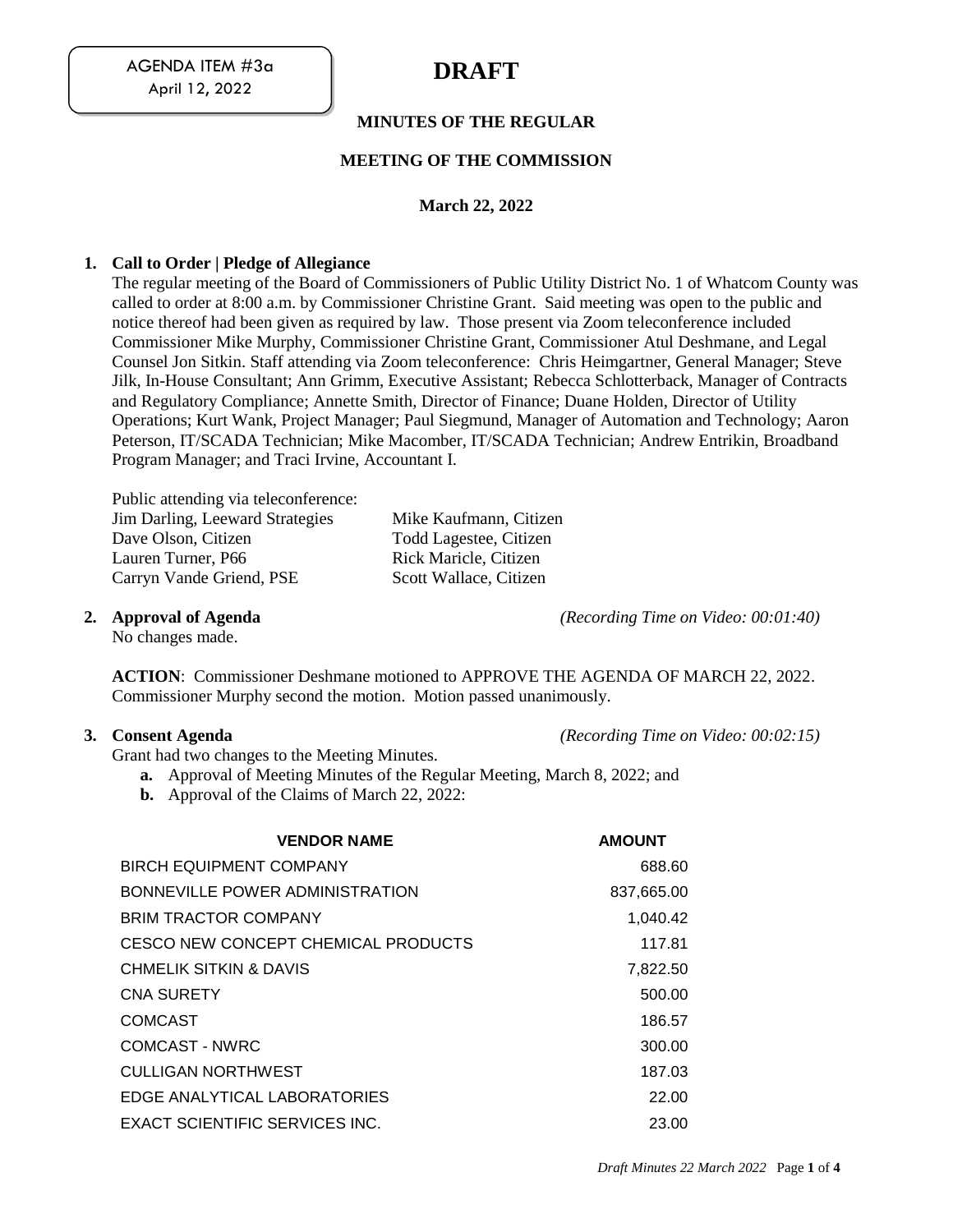| <b>FERNDALE ACE HARDWARE</b>            | 14.68          |
|-----------------------------------------|----------------|
| FLOOR GUY INC, THE                      | 2,600.00       |
| <b>GENEVA CONSULTING</b>                | 3,812.00       |
| GOODWIN, CHRISTOPHER                    | 272.54         |
| HD FOWLER CO, INC                       | 3,176.96       |
| INDUSTRIAL SUPPLY, INC                  | 20.35          |
| <b>INTERNAL REVENUE SERVICE</b>         | 18,679.19      |
| <b>KCDA PURCHASING COOPERATIVE</b>      | 837.41         |
| <b>LYNDEN TRIBUNE</b>                   | 72.00          |
| MASSMUTUAL RETIREMENT SVCS LLC          | 23,399.98      |
| NATIONAL SAFETY, INC.                   | 90.96          |
| NOOKSACK SALMON ENHANCEMENT ASSOCIATION | 20,000.00      |
| NORTHWEST CASCADE, INC.                 | 118.50         |
| P&P EXCAVATING, LLC                     | 14,950.66      |
| PARAMOUNT SUPPLY COMPANY                | 107.98         |
| <b>PAYLOCITY</b>                        | 171.91         |
| <b>PAYROLL</b>                          | 199,514.28     |
| PUGET SOUND ENERGY, INC                 | 617.58         |
| RH2 ENGINEERING, INC                    | 20,624.65      |
| SHERWIN WILLIAMS PAINT                  | 232.82         |
| SPECIAL-T STRIPING & SIGN COMPANY       | 2,008.56       |
| STEEL RIVER PIPING & FABRICATION        | 2,002.74       |
| <b>TUPPER MACK WELLS PLLC</b>           | 8,973.00       |
| WA FEDERAL VISA CARD MEMBER SERVICES    | 5,235.95       |
| WA ST DEPT OF REVENUE                   | 81,083.27      |
| WA ST DEPT TRANSP-NW REGION             | 1,263.56       |
| WESTERN CONFERENCE OF TEAMSTERS         | 8,452.50       |
| <b>GRAND TOTAL</b>                      | \$1,266,886.96 |

**ACTION**: Commissioner Murphy motioned to APPROVE THE CONSENT AGENDA OF MARCH 22, 2022 AS AMENDED. Commissioner Deshmane second the motion. Motion passed unanimously.

**4. Public Comment** *(Recording Time on Video: 00:03:52)*

Todd Lagestee encouraged past PUD budgets be put on the website, strategic goal number 6 - reinvesting profit into the community (re clean and renewable energy), Lummi Island ferry electrification project, and creating a solar farm to assist powering of the re-start of the Alcoa plant.

Rick Maricle commented on Lagestee's estimates on solar requirements to "power" Alcoa.

Commissioner Murphy suggested wind power as one of the energy alternatives for Alcoa.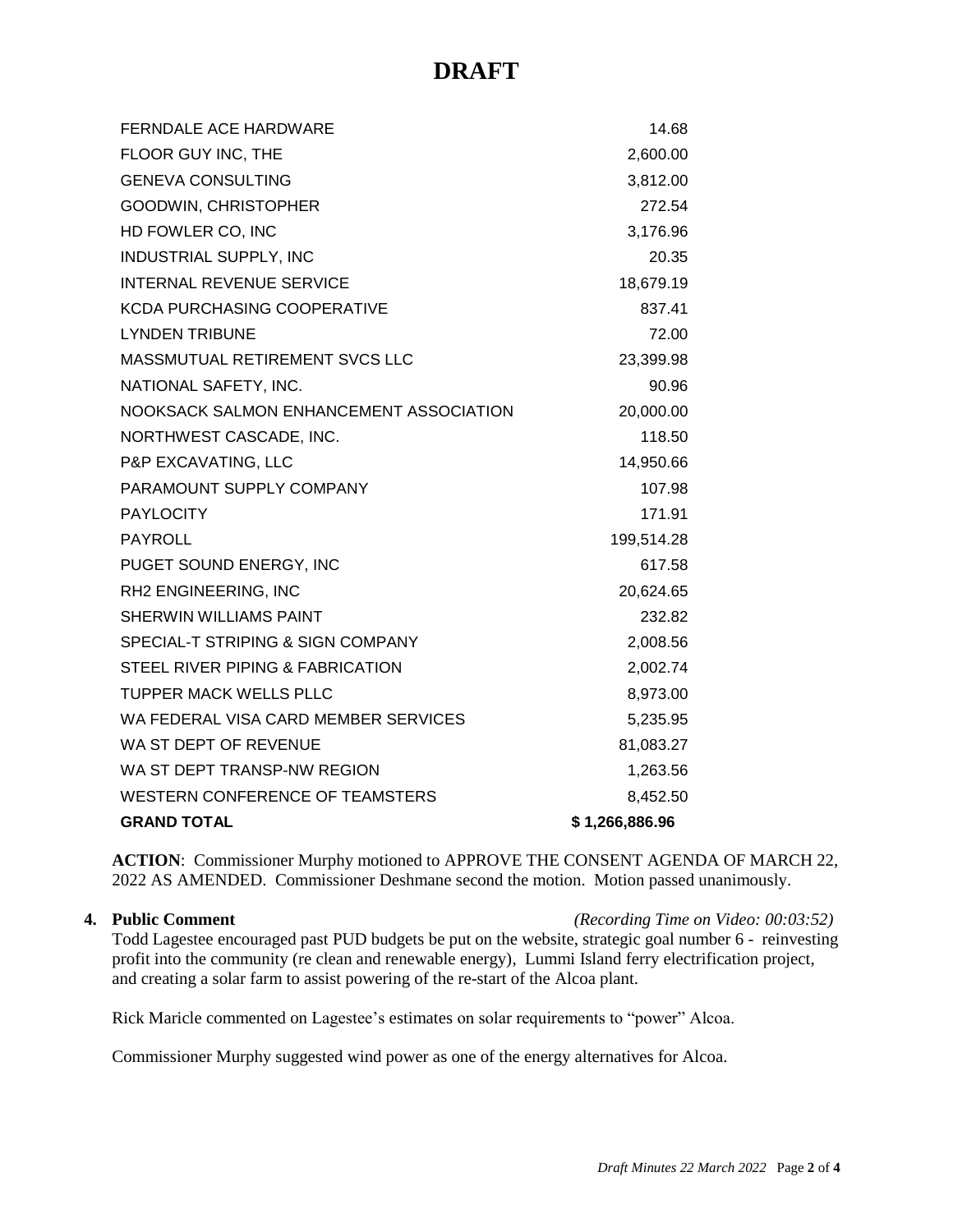## **5. Old Business**

## **a. Broadband Program Update** *(Recording Time on Video: 00:15:49)*

Entrikin reported a big win for broadband infrastructure from the state's legislative session. The following agencies were awarded funding: State Broadband Office - \$50 million; Community Economic Revitalization Board (CERB) - \$25 million; and the State Public Works Board - \$25 million. Other bills related to broadband passed as well. Grant funding opportunities are beginning to open for applications, partnerships and matching dollars are now being sought to bring projects to unserved areas of the County.

**b. Discuss Climate Resilience Policy** *(Recording Time on Video: 00:31:25)* Heimgartner suggested the development and draft of this policy should be a part of the upcoming strategic planning process.

### **6. New Business**

# **a. Approve Amendment to Work Order No. 1 – Wilson Engineering**

*(Recording Time on Video: 00:36:36)* Jilk requested Commission approval for an amendment to the existing contract with Wilson Engineering to include additional work that was accomplished in order to complete the PUD's Drinking Water System Plan Update. The amount requested for the amendment is \$7,088.76. This will assure that the money the PUD pays (paid) Wilson follows the Work Order No. 1 as approved by the Commission. All invoices were appropriate and the PUD paid only for the services provided.

**ACTION**: Commissioner Murphy motioned to APPROVE CONTRACT AMENDMENT NO. 1 WITH WILSON ENGINEERING FOR FINAL COMPLETION OF THE DRINKING WATER SYSTEM PLAN UPDATE IN AN AMOUNT OF \$7,088.76. Commissioner Deshmane second the motion. Motion passed unanimously.

# **b. Strategic Plan Initiatives Review** *(Recording Time on Video: 00:41:00)* Jim Darling of Leeward Strategies is working with Commissioners to update the District's Strategic Plan. Today's presentation included a more definitive look at the timeline, review of preliminary goals/priorities – needed resources, and the structure and terms of the strategic plan.

**ACTION**: Information only. No action taken or requested.

- In tracking the current public records request, staff time costs to date are at \$4,100. This does not include legal counsel costs on reviewing the records prior to actual release.
- Met with *Northwest River Partners* regarding a presentation on the Lower Snake River Dams issue.
- Will be working with Goldberg from Port's Economic Development Division as well as Whatcom County government to develop an updated economic development plan/study for the Cherry Point Industrial Zone.
- Update on Blue Wolf's proposal to purchase the Alcoa/Intalco Ferndale plant and Blue Wolf's process on seeking the required power from Bonneville Power Administration to operate the facility.

# **8. Commissioner Reports** *(Recording Time on Video: 02:25:24)*

Murphy:

- Met with Heimgartner and Jilk to discuss water issues;
- Attended the WPUDA Committee meetings on Governance and Board of Directors.

### Grant:

- Attended Whatcom County Council of Governments meeting;
- Attended WPUDA Committee meetings on Telecom, Energy and Commissioner Roundtable;

**7. General Manager Report** *(Recording Time on Video: 02:05:16)*